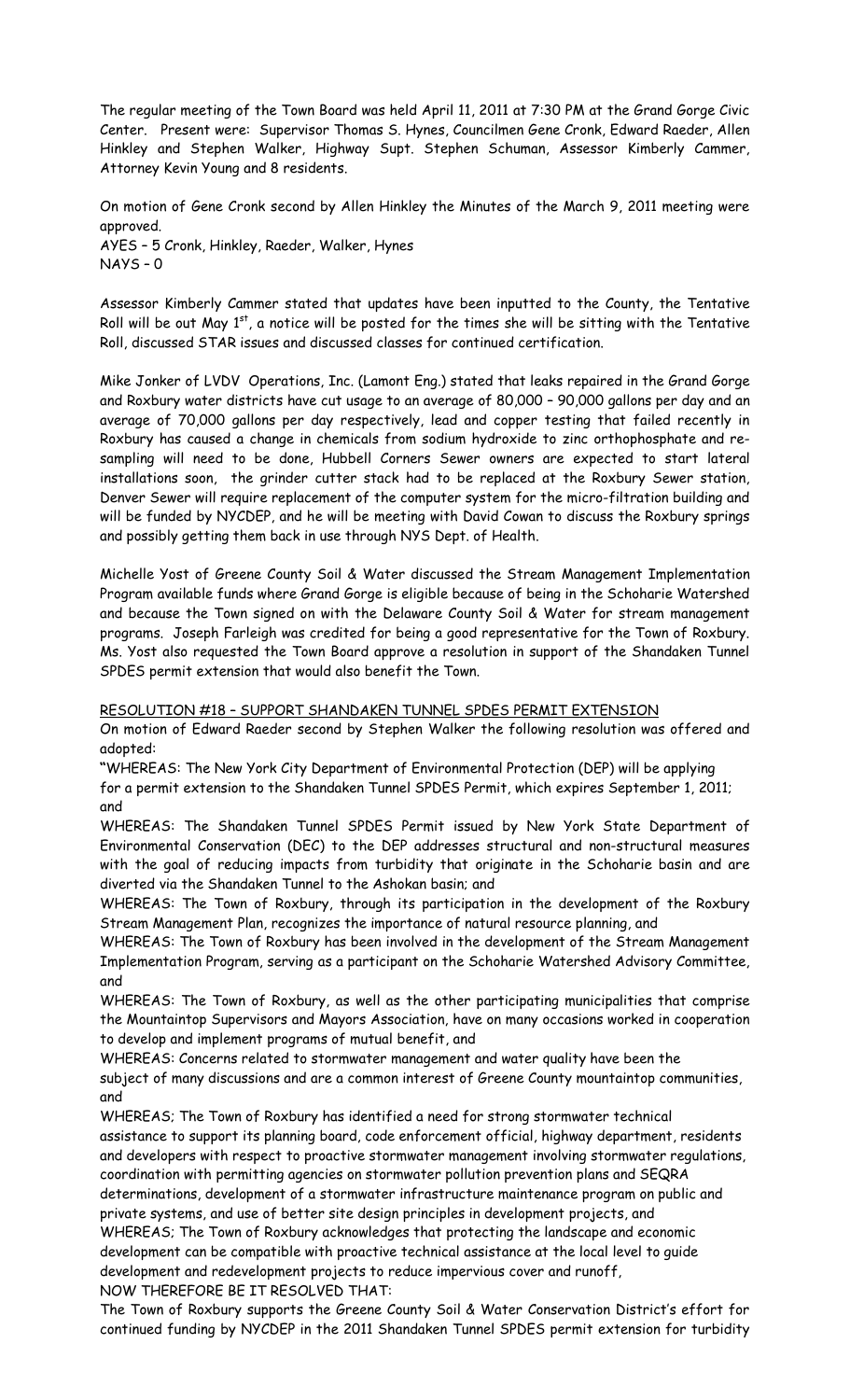reducing measures that support local watershed communities in the Schoharie basin to protect water quality by funding:

- 1. The Stream Management Implementation Program for another five years
- 2. Additional stream restoration work with a focus on the Lower West Kill reach that is significantly impairing water quality in this sub-basin, and
- 3. Providing funding for a full-time Stormwater Technician position that would support the Town in managing a proactive regional approach to stormwater management through greater technical assistance at the local level."

AYES – 5 Raeder, Walker, Cronk, Hinkley, Hynes

NAYS – 0

Jean D'Antoni stated that the Planning Board is reviewing three boundary line adjustments and 2 subdivisions. Regarding the wind tower project, they are waiting to hear from the engineer on the final environmental impact study.

Highway Supt. Stephen Schuman stated that the two Chevy trucks with bad frames have been welded and feel that they will hold and have no safety issues but it will not be known for sure until next winter with plow and sander use, there is a tri-axle truck with engine problems that he would like to trade in this summer, a new one would be \$150-200 K without trade in and the reduced speed sign for Sally's Alley will go up within two weeks.

Discussion took place on what could be done to slow down traffic by the new Roxbury Motel with pedestrians crossing the road. County DPW will be contacted since it is a County road.

Margaret Ellsworth was not present but a written report was given to the Board regarding grants and park issues. Councilman Walker discussed barn renovation plans and specs and feels that local builders can do the plans for 1/3 the cost of an architect's \$18,000 cost. Work is expected to begin this summer.

It was stated that owner occupied home funds are available through the M-ARK Project for eligible homeowners and types of work for Town of Roxbury residents.

On motion of Allen Hinkley second by Gene Cronk the Town Board approved the Town Clerk Monthly Report for March 2011 in the amount of \$2,431.15. (Town Clerk \$431.15 and Building Permits \$2,000.00)

AYES – 5 Hinkley, Cronk, Raeder, Walker, Hynes NAYS – 0

On motion of Edward Raeder second by Gene Cronk the Town Board approved the Supervisor's Monthly Report for March 2011. AYES – 5 Raeder, Cronk, Hinkley, Walker, Hynes NAYS – 0

The Town's Annual Financial Report for the fiscal year 2010 has been completed, filed with the State Comptroller and is available for inspection at the Town Clerk's Office.

Attorney Young will file the papers for the lawsuit against Cummins for engine repairs.

Notices have been sent to Hubbell Corners sewer owners reminding them about installing a sewer lateral before 9/30/11 to be eligible for a reimbursement for said lateral.

A draft flyer was distributed to the Board with a request to send to all property owners as an informational guide to living in the Town of Roxbury that includes laws, regulations and department info. The matter was tabled for review.

## RESOLUTION #19 – JUSTICE COURT AUDIT 2010

On motion of Allen Hinkley second by Gene Cronk the following resolution was offered and adopted: "RESOLVED the Town Board, Town of Roxbury, acknowledges that the records of the Town Justice Court for the year 2010 have been audited by the firm of Sickler, Torchia, Allen & Churchill, CPA, PC pursuant to Section 2019-a of the uniform Justice Court Act; and

BE IT FURTHER RESOLVED that said audit report shall be filed with the State of New York Unified Court System."

AYES – 5 Hinkley, Cronk, Raeder, Walker, Hynes NAYS – 0